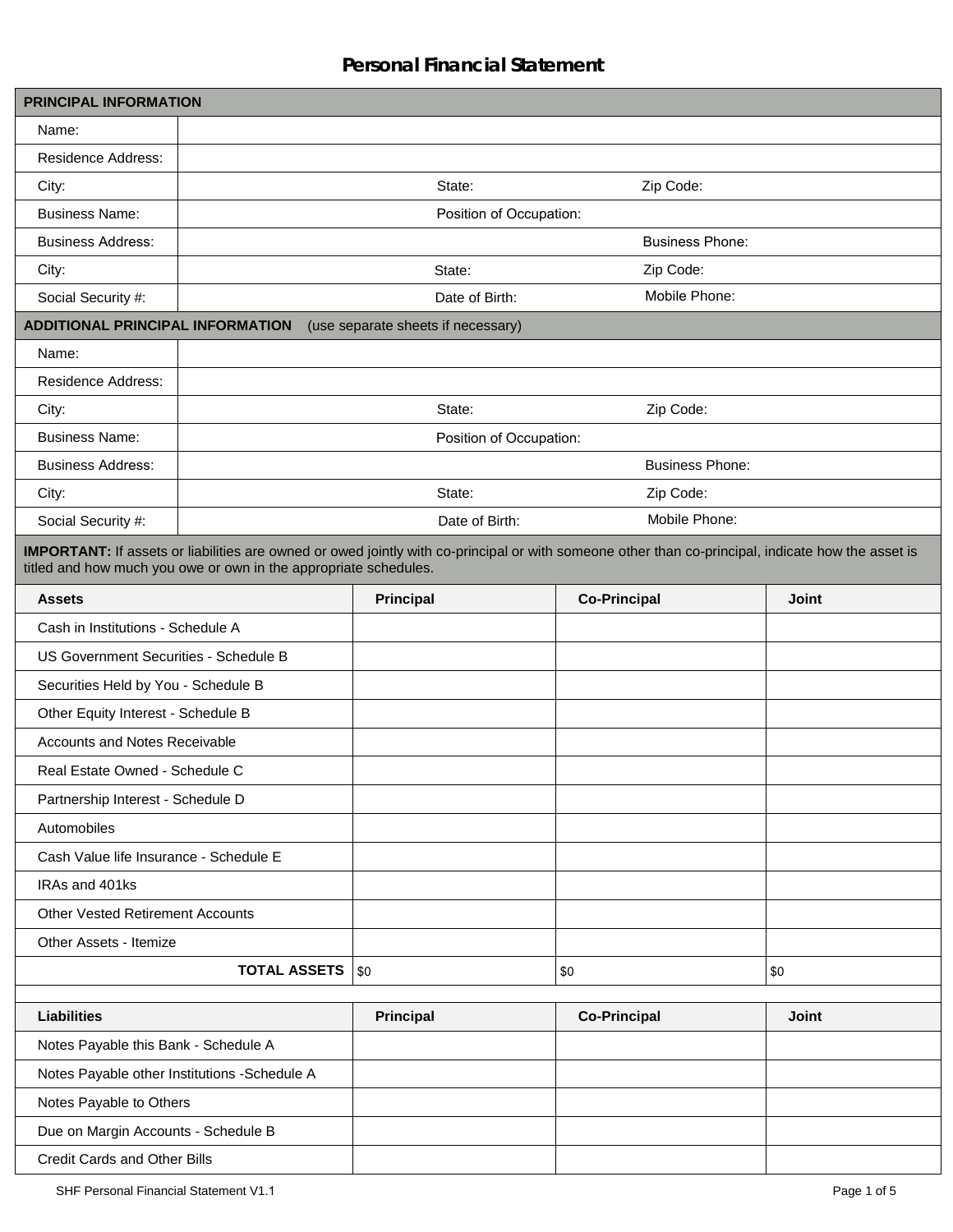| Unpaid Taxes                                   |     |     |
|------------------------------------------------|-----|-----|
| Mortgage Loans - Schedule C or D               |     |     |
| Land Contacts - Schedule C or D                |     |     |
| Life Insurance Loans - Schedule E              |     |     |
| Other Liabilities - Itemize                    |     |     |
| <b>TOTAL LIABILITIES</b>   \$0                 | \$0 | \$0 |
| <b>NET WORTH (Assets - Liabilities)   \$0</b>  | \$0 | \$0 |
| <b>TOTAL LIABILITIES &amp; NET WORTH   \$0</b> | \$0 | \$0 |

| <b>Sources of Income (Annual)</b> | <b>Principal</b> | <b>Co-Principal</b> | <b>Joint</b> |
|-----------------------------------|------------------|---------------------|--------------|
| Salary                            |                  |                     |              |
| <b>Bonus and Commissions</b>      |                  |                     |              |
| Dividend/Interest                 |                  |                     |              |
| Real Estate Income                |                  |                     |              |
| Other Income* - Itemize           |                  |                     |              |
| <b>TOTAL INCOME</b>   \$0         |                  | <b>SO</b>           | <b>\$0</b>   |

\*Alimony, Child Support or Separate Maintenance payments need not be disclosed unless relied upon as a basis for extension of credit. If disclosed, please indicate if payments received under Court Order, A32 Written Agreement, or Oral Understanding.

| <b>CONTINGENT LIABILITIES</b>                                                                                                 | <b>ESTIMATED AMOUNT</b> |
|-------------------------------------------------------------------------------------------------------------------------------|-------------------------|
| Do you have any contingent liabilities (as endorser, co-maker, guarantor on<br>leases, or contracts?) If yes, fill in amount: |                         |
| Pending legal claim? If yes, fill in amount:                                                                                  |                         |
| Outstanding letters of credit or other special debit circumstances?<br>If yes, fill in amount:                                |                         |
| Income Tax Liens? If yes, fill in amount:                                                                                     |                         |
| If yes to any question(s), please describe:                                                                                   |                         |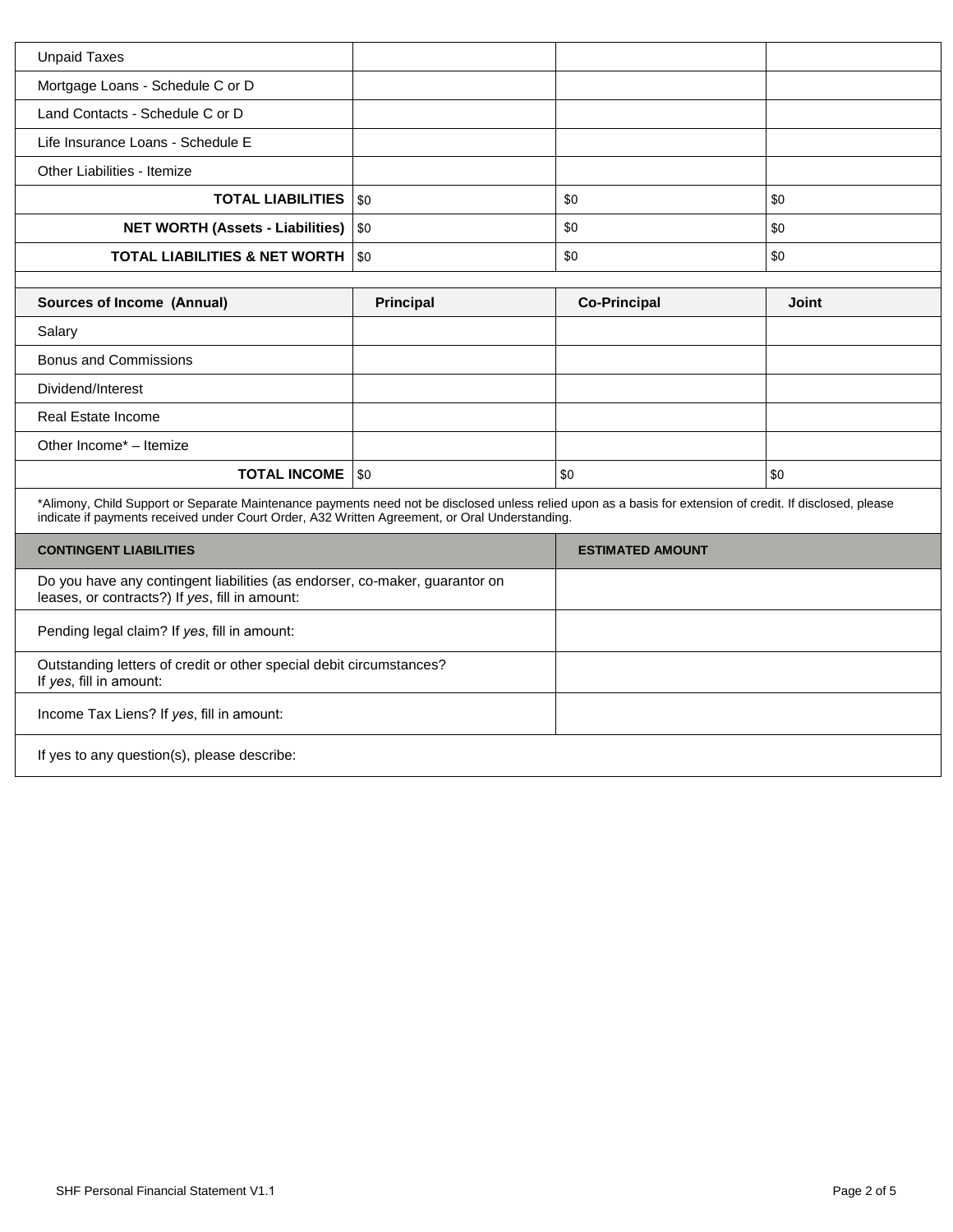## **Schedule A: Banks, Brokers, Savings and Loans Association, Finance Companies or Credit Unions**

List here the names of all the institutions at which you maintain a deposit account and/or where you have obtained loans or lines of credit. *We will need proof (via current account/bank statement) of liquidity.*

| <b>Name of Institution</b>                                             | <b>Current Balance</b>         | <b>Maximum Credit</b> |                         |  |
|------------------------------------------------------------------------|--------------------------------|-----------------------|-------------------------|--|
|                                                                        |                                |                       |                         |  |
|                                                                        |                                |                       |                         |  |
|                                                                        |                                |                       |                         |  |
|                                                                        |                                |                       |                         |  |
|                                                                        |                                |                       |                         |  |
| <b>Monthly Payment</b>                                                 | <b>Secured by What Assets</b>  | <b>Maturity Dates</b> | <b>Outstanding Debt</b> |  |
|                                                                        |                                |                       |                         |  |
|                                                                        |                                |                       |                         |  |
|                                                                        |                                |                       |                         |  |
|                                                                        |                                |                       |                         |  |
|                                                                        |                                |                       |                         |  |
| Schedule B: US Government, Marketable and Non-Marketable Securities    |                                |                       |                         |  |
| <b>Number of Shares Face Value (Bonds)</b>                             | <b>Deposit Account Balance</b> | <b>High Credit</b>    | <b>Amount Owing</b>     |  |
|                                                                        |                                |                       |                         |  |
|                                                                        |                                |                       |                         |  |
|                                                                        |                                |                       |                         |  |
|                                                                        |                                |                       |                         |  |
|                                                                        |                                |                       |                         |  |
| <b>Market Value</b>                                                    | Are they Pledged?              |                       |                         |  |
|                                                                        | $\square$ No<br>$\square$ Yes  |                       |                         |  |
|                                                                        | $\Box$ Yes<br>$\square$ No     |                       |                         |  |
|                                                                        | $\square$ No<br>$\square$ Yes  |                       |                         |  |
|                                                                        | $\square$ No<br>$\square$ Yes  |                       |                         |  |
|                                                                        | $\Box$ Yes<br>$\square$ No     |                       |                         |  |
| Schedule C: Real Estate Owned (Please complete the enclosed schedule.) |                                |                       |                         |  |
| <b>Schedule D: Partnership Interest</b>                                |                                |                       |                         |  |
| <b>Description of Property or Address</b>                              | Title in Name of               | <b>Date Acquired</b>  | % Owned                 |  |
|                                                                        |                                |                       |                         |  |
|                                                                        |                                |                       |                         |  |
|                                                                        |                                |                       |                         |  |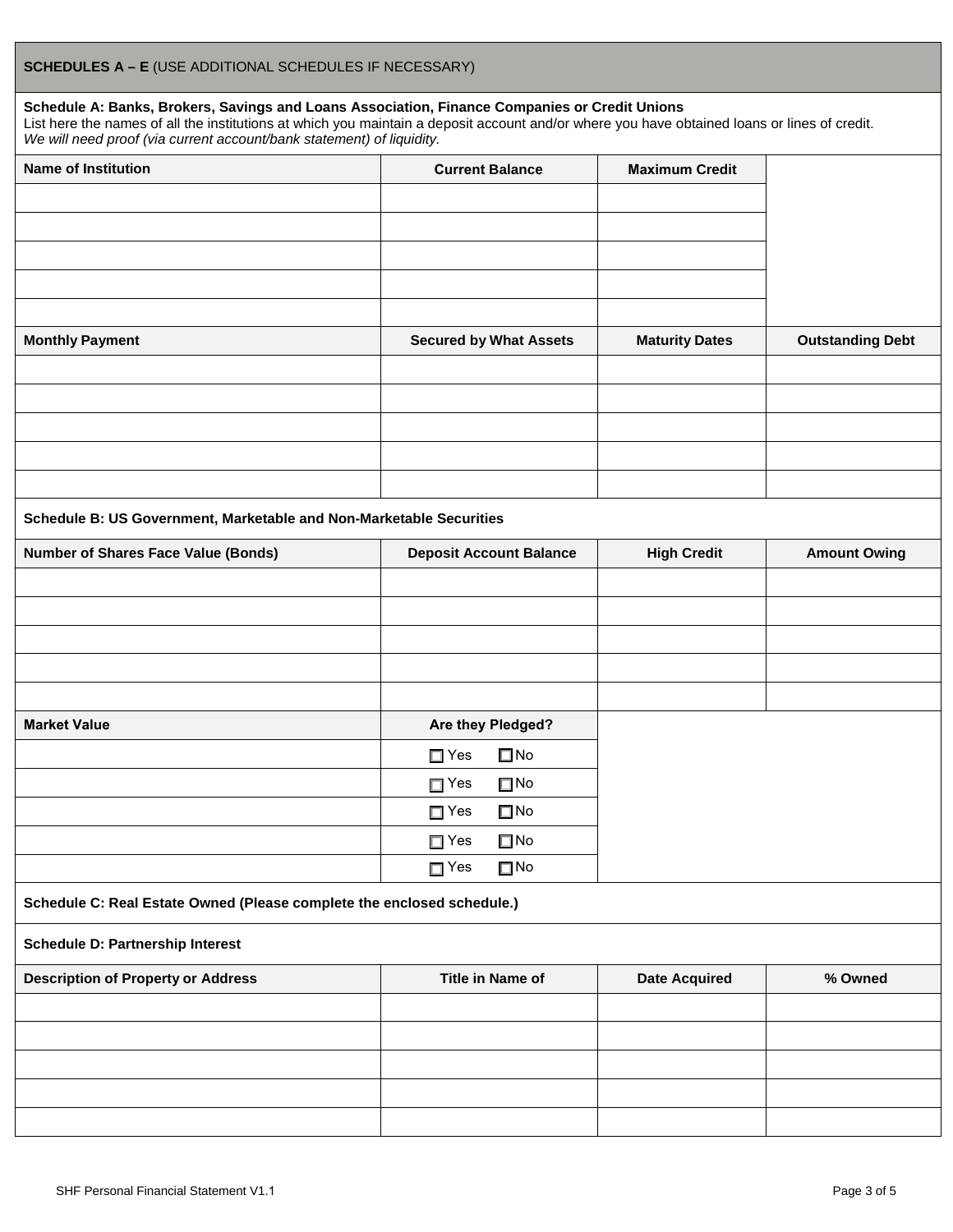|                                                                                                                                                                                                                                                                                                                       | <b>Mortgage of Land Contract Payable</b> |                               |                    |  |
|-----------------------------------------------------------------------------------------------------------------------------------------------------------------------------------------------------------------------------------------------------------------------------------------------------------------------|------------------------------------------|-------------------------------|--------------------|--|
| <b>Present Market Value</b>                                                                                                                                                                                                                                                                                           | <b>Balance Owing</b>                     | <b>Monthly Payment Holder</b> | <b>Holder</b>      |  |
|                                                                                                                                                                                                                                                                                                                       |                                          |                               |                    |  |
|                                                                                                                                                                                                                                                                                                                       |                                          |                               |                    |  |
|                                                                                                                                                                                                                                                                                                                       |                                          |                               |                    |  |
|                                                                                                                                                                                                                                                                                                                       |                                          |                               |                    |  |
| Schedule E: Life Insurance Carried, Including Group Insurance                                                                                                                                                                                                                                                         |                                          |                               |                    |  |
| <b>Name of Insurance Company</b>                                                                                                                                                                                                                                                                                      | <b>Owner Policy</b>                      | <b>Beneficiary</b>            | <b>Face Amount</b> |  |
|                                                                                                                                                                                                                                                                                                                       |                                          |                               |                    |  |
|                                                                                                                                                                                                                                                                                                                       |                                          |                               |                    |  |
|                                                                                                                                                                                                                                                                                                                       |                                          |                               |                    |  |
|                                                                                                                                                                                                                                                                                                                       |                                          |                               |                    |  |
| <b>Cash Surrender Value</b>                                                                                                                                                                                                                                                                                           | <b>Policy Loans</b>                      |                               |                    |  |
|                                                                                                                                                                                                                                                                                                                       |                                          |                               |                    |  |
|                                                                                                                                                                                                                                                                                                                       |                                          |                               |                    |  |
|                                                                                                                                                                                                                                                                                                                       |                                          |                               |                    |  |
|                                                                                                                                                                                                                                                                                                                       |                                          |                               |                    |  |
|                                                                                                                                                                                                                                                                                                                       |                                          |                               |                    |  |
| I/we also hereby certify that no payment requirements listed herein are delinquent or in default except as follows; (if "NONE" so stated):                                                                                                                                                                            |                                          |                               |                    |  |
| I/we hereby authorize Lender or any credit bureau or other investigative agency employed by it to investigate any information listed herein, or obtained<br>from me or from any other person pertaining to my financial responsibility. Intending that you shall rely on my statement herein, I hereby certify to you |                                          |                               |                    |  |

To the best of my knowledge and belief. The attached Financial Statements dated \_\_\_\_\_\_\_\_\_\_\_\_\_\_\_\_\_\_\_\_\_\_\_ is a complete, true and accurate statement. If an audited financial statement is available, it has been provided.

The financial statement(s) provided corresponds with Borrower's tax returns.

The verification of liquidity (cash, securities, etc.) is attached and corresponds to amounts stated on the financial statement.

**I hereby certify that the above statements and additional information are true and correct.**

| Signature of Principal/Borrower/Guarantor | Signature of Co-Principal/Co-Borrower/Co-Guarantor |
|-------------------------------------------|----------------------------------------------------|
| <b>Principal Name</b>                     | <b>Additional Principal Name</b>                   |
| Title                                     | Title                                              |
| Date                                      | Date                                               |
|                                           |                                                    |